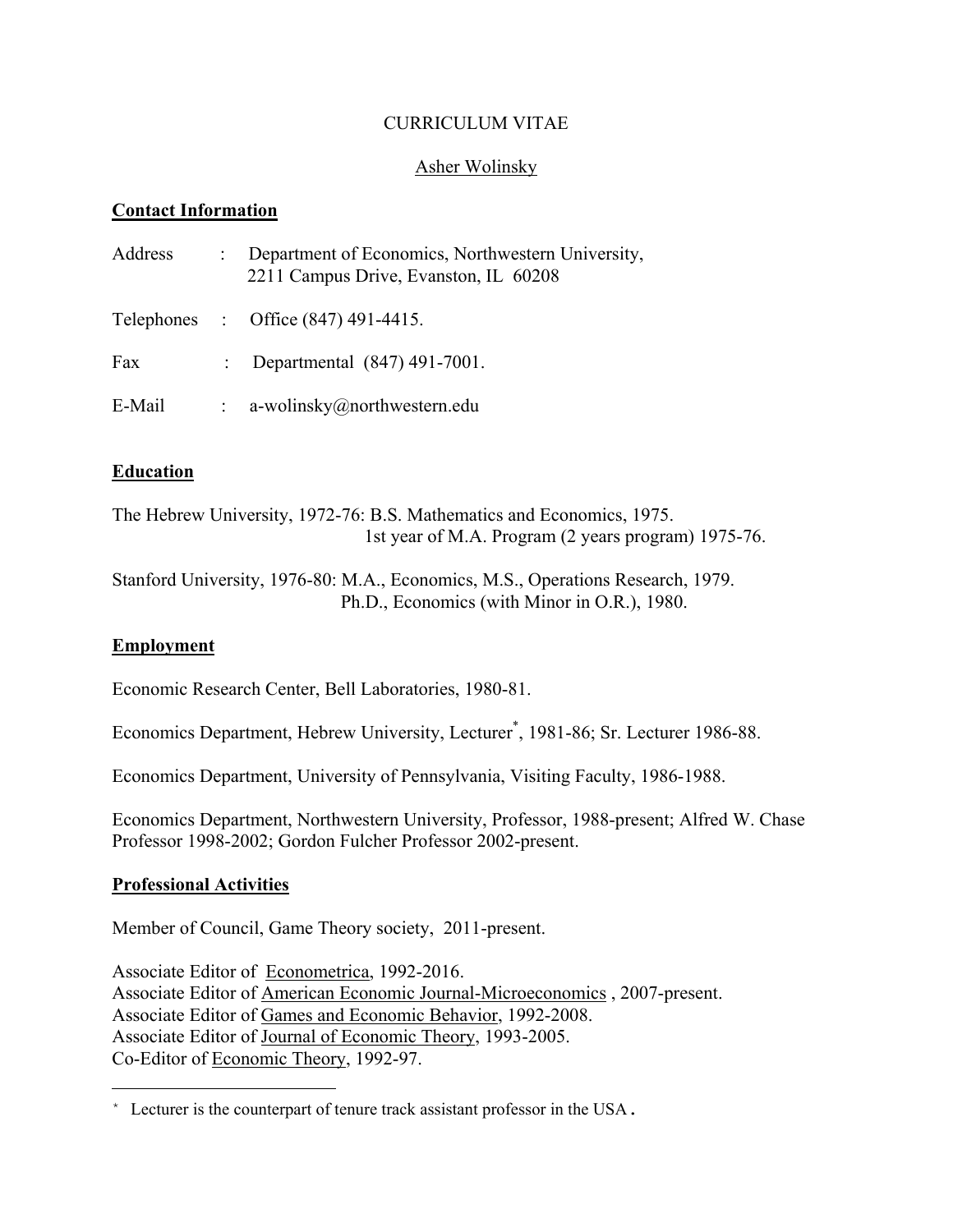### **Honors**

Fellow of the Econometric Society, 1991. Charter member of the Game Theory society. Fellow of the American Academy of Arts and Sciences, 2013 Fellow of the Society for Advancement of Economic Theory, 2013. Fellow of the Game Theory Society, 2017

#### PUBLICATIONS

### Asher Wolinsky

- "Retail Trade Concentration Due to Consumer's Imperfect Information", The Bell Journal of Economics, Vol. 14, No. 1, Spring 1983, pp. 275-283.
- "Prices as Signals of Product Quality", Review of Economic Studies, Vol. 50, No. 160, October 1983, pp. 647-658.
- "Product Differentiation with Imperfect Information", Review of Economic Studies, Vol 51, No. 161, January 1984, pp. 53-61.
- "A Note on the Interaction with Imperfect Information", Economic Letters, Vol. 13, 1983, pp. 17-121.
- "Equilibrium in a Market with Sequential Bargaining" (with Ariel Rubinstein), Econometrica, Vol. 53, No. 5, September 1985, pp. 1133-1150.
- "The Nature of Competition and the Scope of Firms", The Journal of Industrial Economics, Vol. 34, No. 3, March 1986, pp. 247-260.
- "True Monopolistic Competition as a Result of Imperfect Information", The Quarterly Journal of Economics, Vol. 101, No. 3, August 1986, pp. 493-511.
- "The Nash Bargaining Solution in Economic Modelling" (with Kenneth Binmore and Ariel Rubinstein), The Rand Journal of Economics, Vol. 17, No. 2, Summer 1986, pp. 176-188. Reprinted in Foundations of Probability, Econometrics and Economic Games edited by O. Hamouda and J. Rowley, Edward Elgar Publishing, Cheltenham, England.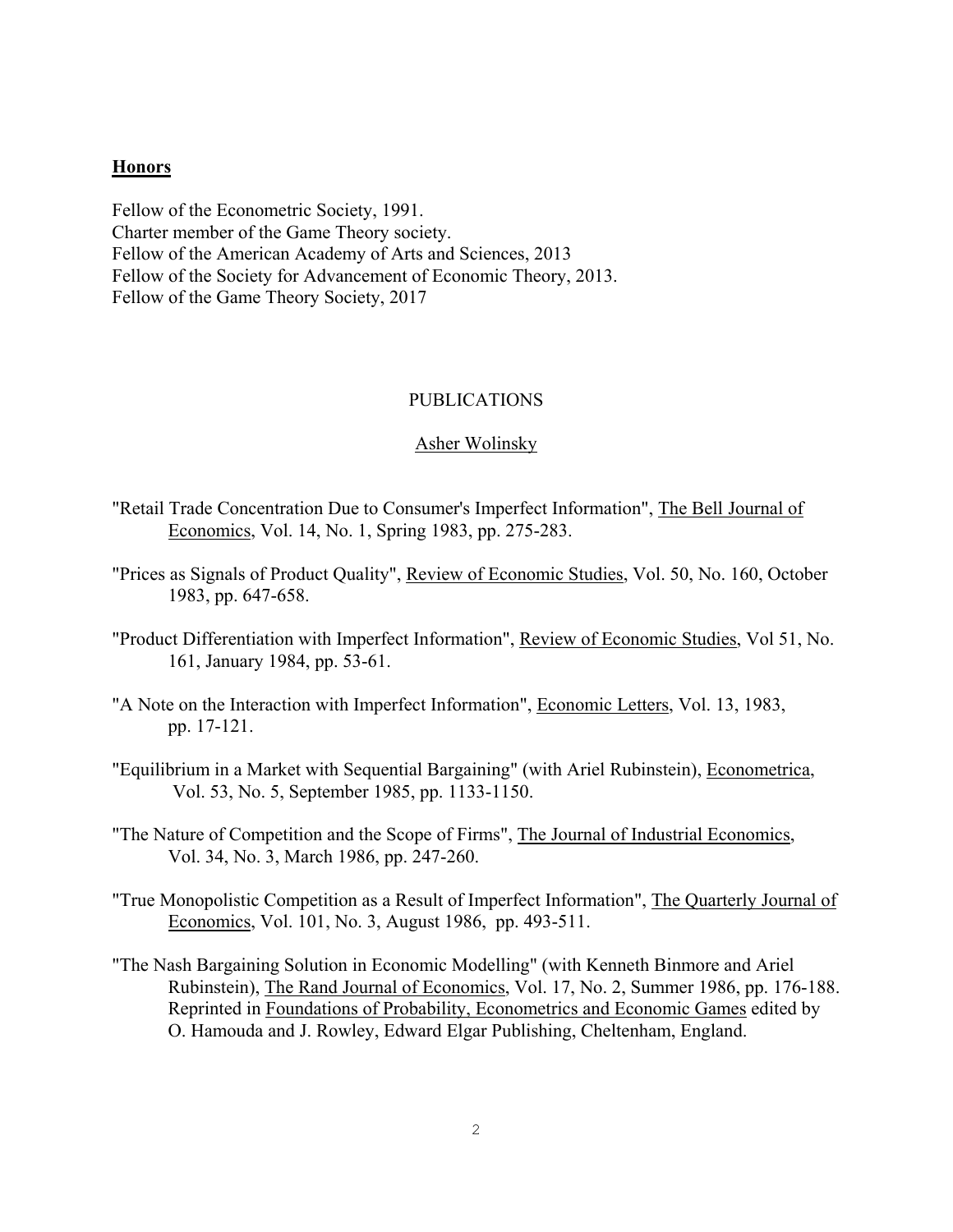- "Brand Names and Price Discrimination", The Journal of Industrial Economics, Vol. 35, No. 3, March 1987, pp. 255-268.
- "Matching, Search and Bargaining", Journal of Economic Theory, Vol. 42, No. 2, 1987, pp. 311-333. Reprinted in The Economics of Information edited by D. Levine and S. Lippman, Edward Elgar Publishing, Cheltenham, England, 1995.
- "Worker Substitutability and Patterns of Unionisation" (with Henrik Horn), The Economic Journal, Vol. 98, No. 391, June 1988, pp. 484-497. Reprinted in The Economics of Labor Unions edited by A. Booth, Edward Elgar Publishing, Cheltenham, England, ????.
- "Middlemen" (with Ariel Rubinstein), The Quarterly Journal of Economics, Vol. 102, No. 3, August 1987, pp. 581-594.
- "Dynamic Markets with Competitive Bidding", Review of Economic Studies, Vol. 55, No. 181, January 1988, pp. 71-84.
- "Bilateral Monopolies in a Market for an Input" (with Henrik Horn), The Rand Journal of Economics, Vol. 19, No. 3, Autumn 1988, pp. 408-419.
- "Decentralized Trading, Strategic Behavior and the Walrasian Outcome", (with Ariel Rubinstein), Review of Economic Studies, Vol. 57, No. 189, January 1990, pp. 63-78.
- "Information Revelation in a Market with Pairwise Meetings", Econometrica, Vol. 58, No. 1, January 1990, pp. 1-23.
- "Remarks on the Logic of 'Agreeing to Disagree' type results" (with Ariel Rubinstein), Journal of Economic Theory, Vol. 51, No. 1, June 1990, pp. 184-193.
- "Durable Goods Monopoly with Inventories," Economics Letters, Vol. 37, 1991, pp. 339-343.
- "Renegotiation Proof Implementation and Time Preferences" (with Ariel Rubinstein), American Economic Review, Vol. 82, No. 3, June 1992, pp. 600-614.
- "Competition in A Market for Informed Experts' Services," The Rand Journal of Economics, Vol. 24, No. 3, Autumn 1993, pp. 380-398.
- "Rationalizable Conjectural Equilibrium: Between Nash and Rationalizability," (with Ariel Rubinstein), Games and Economic Behavior, Vol. 6, No. 3, May 1994, pp. 299-311.
- "Small Deviations from Maximizing Behavior in a Simple Dynamic Model," The Quarterly Journal of Economics, Vol. 109, no. 2, May 1994, pp. 443-464.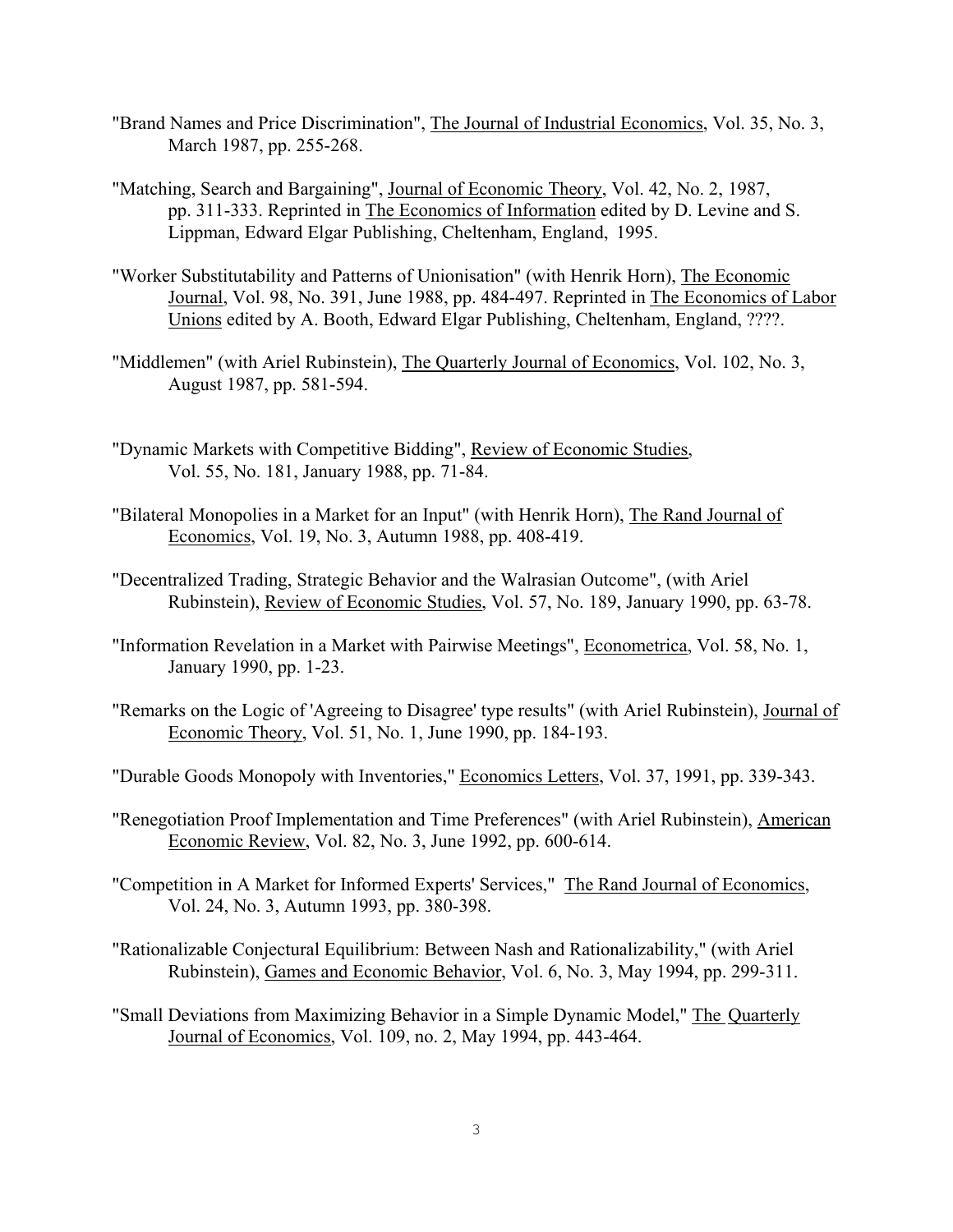- "Remarks on Infinitely Repeated Extensive-Form Games," (with Ariel Rubinstein), Games and Economic Behavior, Vol. 9, No. 1, April 1995, pp. 110-116.
- "Learning About Variable Demand in the Long Run," (with Aldo Rustichini), Journal of Economic Dynamics and Control., Vol. 19, No. 5-7, July-September 1995, pp. 1283-1292.
- "Competition in Markets for Credence Goods," Journal of Institutional and Theoretical Economics (Symposium on the New Institutional Economics, Market Organization and Market Behavior), Vol. 15, No. 1, March 1995, pp. 117-131.
- "A Strategic Model of Social and Economic Networks," (with Matthew Jackson), Journal of Economic Theory, Vol. 71, No. 1, October 1996, pp. 44-74.
- "Regulation of Duopoly: Managed Competition vs Regulated Monopolies," Journal of Economic and Management Strategy. Volume 6, Number 4, Winter 1998.
- "A Theory of the Firm with Non-Binding Employment Contracts," Econometrica., Vol. 68, No. 4, July 2000, pp. 875-910.
- "On the Contribution of Game Theory to Industrial organization," (with Kyle Bagwell), Handbook of Game Theory with Economic Applications edited by R. Aumann and S. Hart, North Holland:2002.
- "Eliciting Information from Multiple Experts," Games and Economic Behavior, Vol. 41, No. 2, November 2002, pp. 141-160.
- "Information Transmission When the Sender's preferences are Uncertain," Games and Economic Behavior, Vol. 42, No 2, February 2003, pp. 319-327.
- "Second Opinions and Price Competition: Inefficiency in the Market for Expert Advice," (with Wolfgang Pesendorfer), Review of Economic Studies, Vol. 70, No. Issue 2, April 2003, pp 417-437.
- "Rationalizable Outcomes of Large, Private-Values, Discrete Auctions," (with Eddie Dekel), Games and Economic Behavior, Vol. 43, No. 2, May 2003, pp. 175-190.
- "Procurement via Sequential Search," Journal of Political Economy, Vol. 113, No. 4, August 2005, pp. 785-810.
- "Vote Buying: General Elections," (with Eddie Dekel and Matthew Jackson) Journal of Political Economy, Vol. 116, No. 2, April 2008, pp. 351-380.